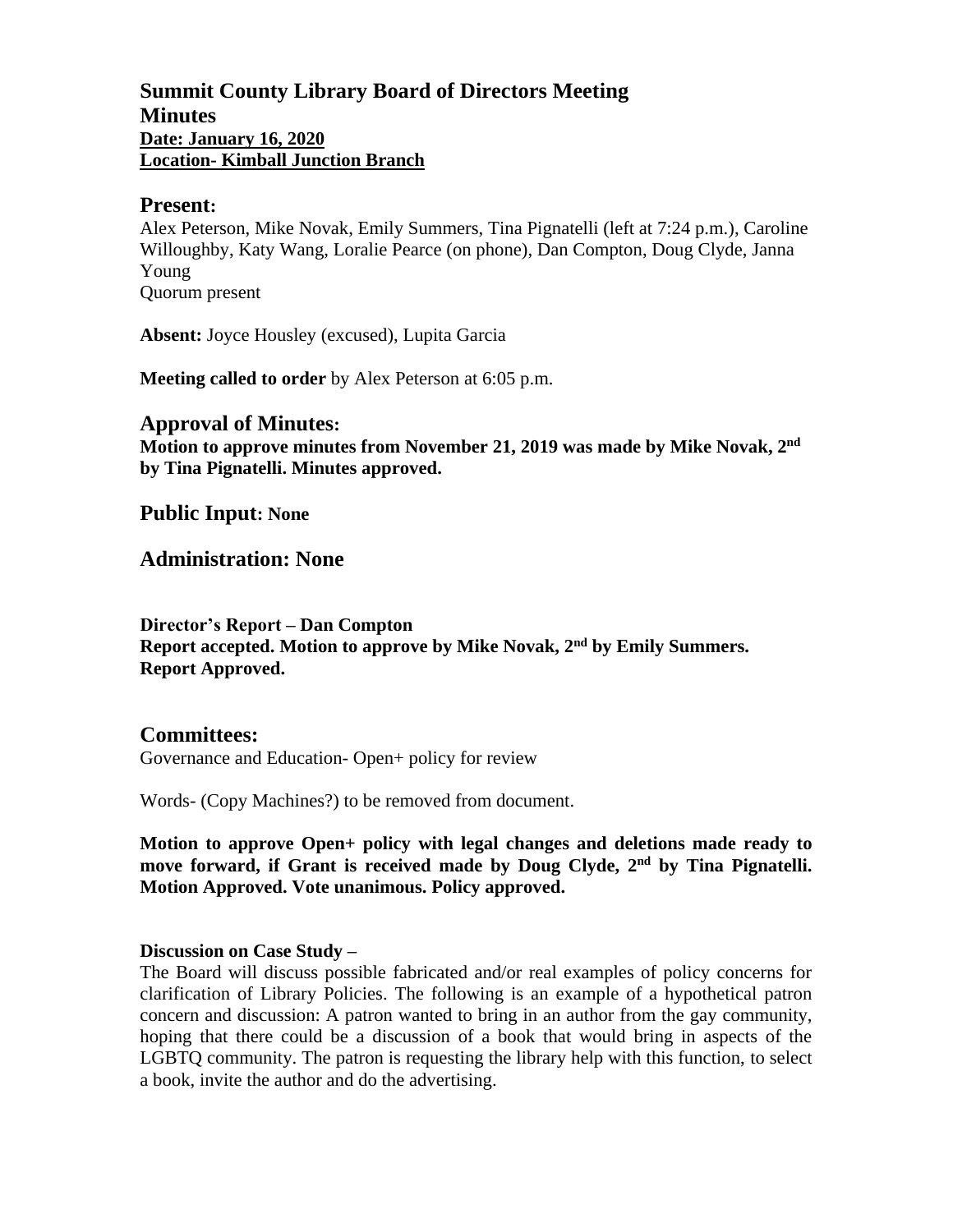The library is a public place where freedom of speech is endorsed and accepted. Our Mission is to be inclusive, to offer aspects of diversity for our community and we are not going to censor or determine what is right or wrong.

As for proposing an author and book, a patron that wants a program should determine what and who they are asking for before presenting to a library staff member. The idea and subject will be given to the director and then presented to the staff for discussion and possible sponsorship.

### **Strategic Planning and Marketing-Outreach Program enhancements**

The Library Board is interested in finding places where books can be available throughout the community to enhance outreach ability. Utilizing the bookmobile as a resource for promoting the library in further away areas, making a bookmark and offering books in mini community libraries have been discussed. It is determined that this idea needs to be given to the Outreach Services Librarian to manage as she is available and has her schedule regulated in her new position.

## **Motion to give the Outreach issue to staff made by Doug Clyde, 2nd by Emily Summers. Motion Approved. Vote unanimous.**

### **Sundance in Kamas**

It is time to begin working at the utilization of the Kamas building space for possible Sundance Film Festival movie showings. Emily Summers asked Katy Wang about this possibility. It is the opinion of Katy that the Kamas building is not conducive for Festival needs. With that in mind, the Kamas Facilities Building is a great resource and can offer many cinema and literary culture connections from a County perspective. Alex will speak with Eva Rinaldi on ways to proceed. Alex Peterson will take this on and work with Katy as a resource.

### **Building and Facilities- Update and discussion for Kamas and Kimball Junction**

Before the next budget cycle, the Board will go before the County Council and check to see what future barriers could be to the library for expansion on the Sheldon Richins Building. The plan is to start putting information together for a presentation to the County Council. It is time to begin discussions for staffing, Sunday hours and other items that will be desired and determined as needed before expansion plans are in the works. This topic will be moved to Governance and Education for this process.

Dan and Shaylee Phelps will try to get a survey before the next Board meeting.

## **New Business-**

## **Staffing discussion and path forward**

Open+ is a great opportunity to have extra open hours for the Coalville library. The bottom line is that surveys have been made to the community and patrons would like more open hours including Sunday hours at each of the library locations. In order to do that new staff are needed. The library Board needs to make a case before the County Council for the new budget year.